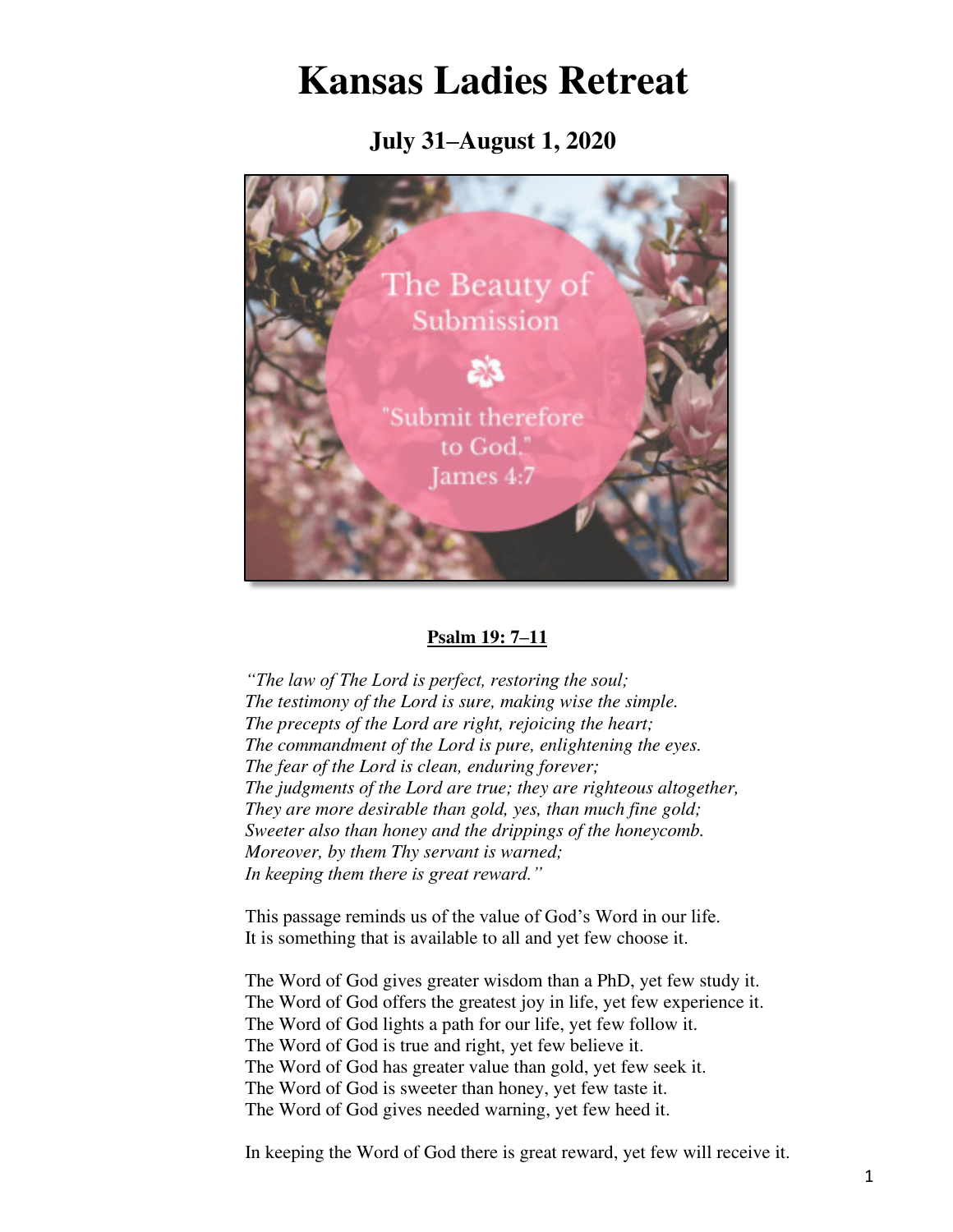## **STUDYING SCRIPTURE**

- **1. Content**—What does it say? What does it not say? Don't read in, read out.
- **2. Context—**What is the context of the paragraph, the chapter, the book and the Bible? If you separate the text from the context you come up with a pretext.
- **3. Culture—**Who is the book written to and why? Some passages of Scripture are very general, addressing spiritual issues that we all need to know and heed. Some passages are addressing a very specific issue that existed in the time and culture they were written. That specific issue may not be present in our time and culture. In such cases, we take the principle from that passage and apply it to where we are today.
- **4. Comparison**—Look at other verses on the same subject to add to your understanding. When you put verses on a certain subject together you have a topic or category of Bible doctrine. This is helpful in getting a full and true understanding of a certain subject.
- **5. Conclusion**—Take these things into consideration to come to a biblically sound conclusion.

By far, the best way to study Scripture is verse by verse through a book. Within that approach, categories of doctrines can also be studied. This weekend, we will study the category of "submission" by using the above five C's. We will broaden our understanding of submission and come to a doctrinal, scriptural conclusion about submission; it is a beautiful thing that blesses our lives.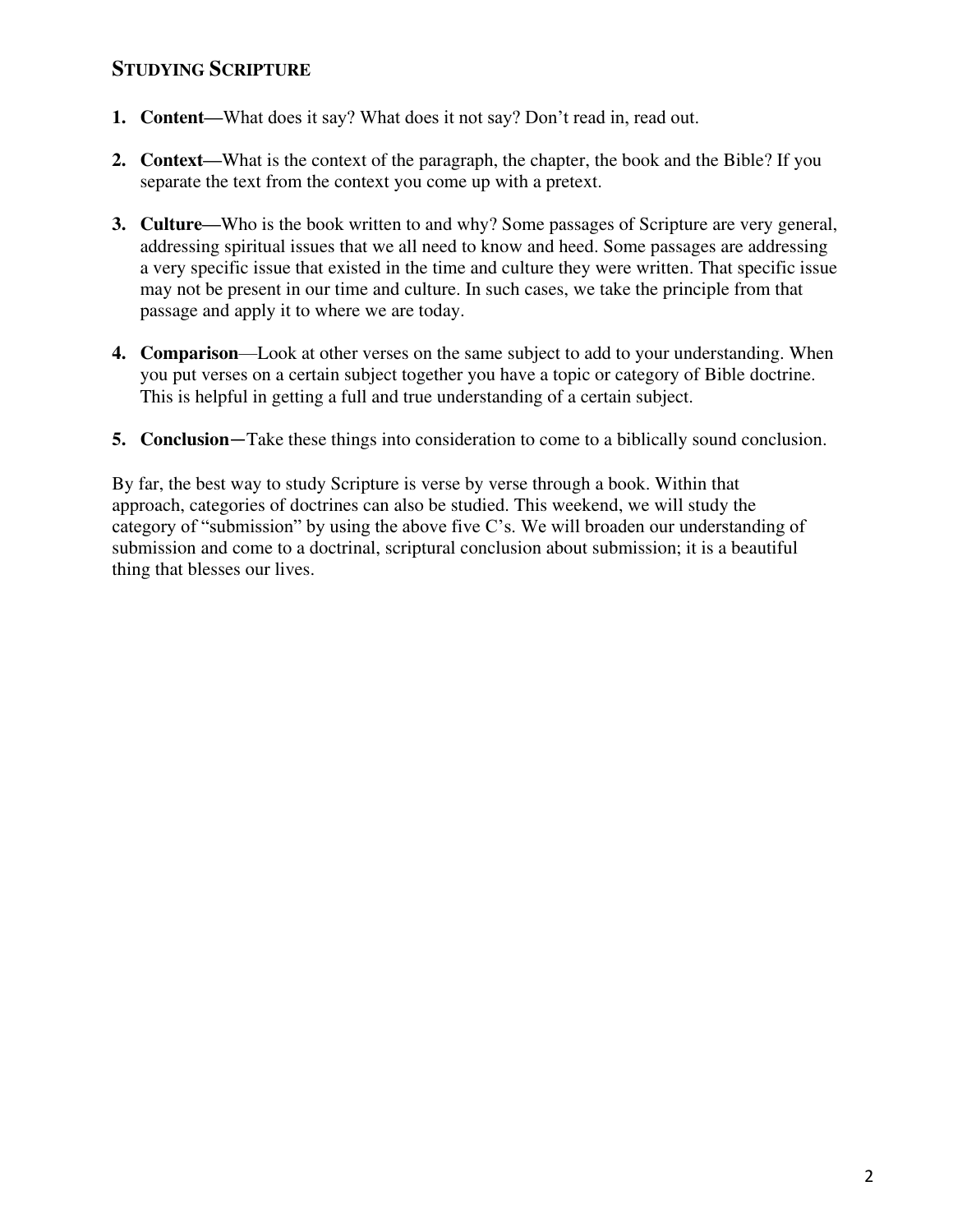# **LESSON ONE**

## **The Beauty of Christ's Submission**

Jesus is our forerunner in the faith (Heb. 12:2) and we are to model our lives after Him (1 Cor. 11:1). He came to this world as God in the flesh and He came in total and perfect submission to His heavenly Father. To broaden our understanding of submission, we must look to the example of Jesus.

## **1. Hebrews 10: 1–14**

- **Verses 1–4:** The writer is showing us that the law/Old Covenant with its offerings and sacrifices was insufficient to pay the price for sin. They were only a picture of what was to come in the Person of Jesus Christ, the Lamb of God that takes away the sin of the world.
- **Verses 5–7:** quote words spoken from Jesus Christ to the Father as He was coming into this world in the form of a man. Jesus declares the purpose for which God sent Him, and His total surrender and submission to that purpose; *"Behold, I have come to do Thy will, O God."*
- **Verses 8–14:** declare the sufficiency of Christ's sacrifice on the cross as He paid the price of **all** sin for **all** people.
- The result of His submission and sacrifice was His eternal glory, His position of **exaltation** at the Right Hand of God, and our eternal salvation.
- Our very salvation is a result of the submission of God the Son to the Father's will! Maybe submission isn't such a bad word after all!
- **2. Luke 2:47–52** *"He continued in subjection to them (v. 51)*.*"*
- **3. John 4:34** *"My food is to do the will of Him who sent Me, and to accomplish His work."*

## **4. Matthew 26:36-64**

- Verse 36–44: *"The cup*" represents all the suffering and sacrifice that Jesus would endure in taking on the sins of the whole world. He naturally shrank from it, yet willingly submitted to it.
- When He came into the world, He came to do the Father's will. Now, on the brink of taking that horrific cup of sacrifice, He again states His submission to the Father's will: *"not My will, but Your will be done*.*"* He prayed this a second and a third time (**vv. 39, 42, 44**). Isn't it interesting that Christ affirms His willingness to drink the cup in submission to God the Father three times and, in this very same day, Peter will deny Christ three times?
- **Verses 52–56:** Twelve legions of angels were at His disposal—this is the power of approximately 12,000 angelic beings. There was a way out of this cup for Jesus, but He volitionally chose the path of submission and obedience *"that the prophetic Scriptures might be fulfilled."*
- **Verse 64:** Again, as in Hebrews, we see the submission of Jesus Christ results in His position of eternal exaltation seated at the Right Hand of God. We are beginning to see a pattern of submission and glory. This link between submission and glory is repeated in Scripture. Keep an eye out for it!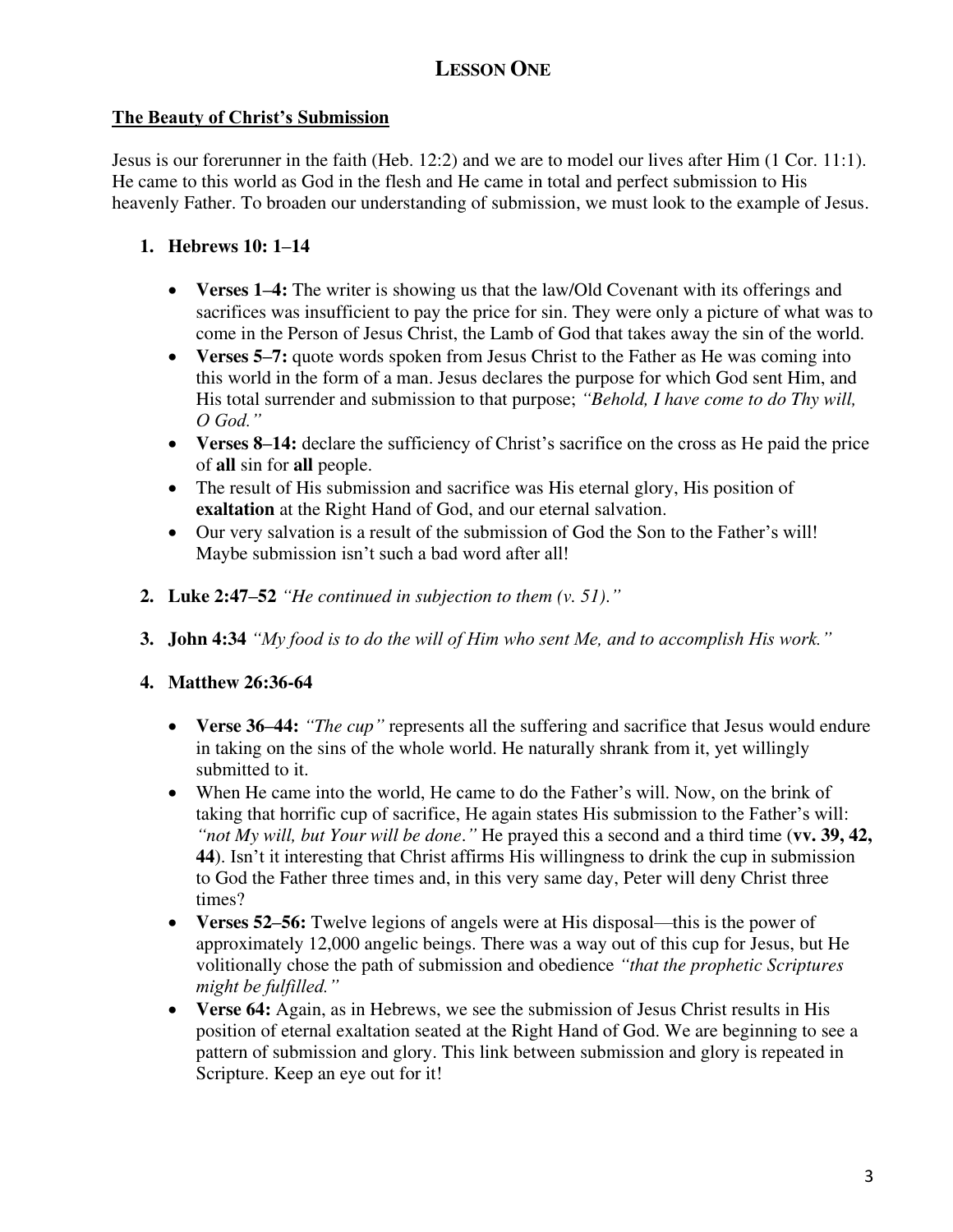## **5. Philippians 2:3–11**

- **Verses 3–4:** Paul exhorts the Philippian believers to adopt an attitude of **humility,** which will result in joyful service to Christ and to their brothers and sisters in Christ. Arrogance focuses on self; humility focuses on the needs of others.
- Verse 5: This humble attitude is found in the Person of Jesus Christ. We are to follow His example, walk in His footsteps.
- **Verses 6–8:** Christ emptied Himself of all /set aside His deity to fulfill the plan of God for His life. He left a throne for a stable; He traded His glory for shame; He laid down His crown to take up a cross. The Creator of the Universe lowered Himself to willingly serve His creation—even to the point of death. His submission involved **sacrifice.**
- **Verses 9–11:** His humble submission led to eternal exaltation. Once again, we see the link between submission and **glory**.

## **6. Philippians 2:12–16**

In this passage, Paul is asking His readers to reflect on the humility and service of Jesus Christ and to live in like manner. This will give evidence of your salvation and will be pleasing to God the Father. This humility is displayed when we obey and serve without grumbling and disputing, when we hold fast to the Word of God to be light in the midst of a dark generation. This humility leads to glory.

## **7. Summary**

What have we learned about submission from the life of Jesus Christ?

- Submission is a matter of choice, **volition.**
- Submission requires **humility**—inner condition of soul.
- Submission of the soul leads to outer compliance which often involves **sacrifice.**
- Submission results in **glory.**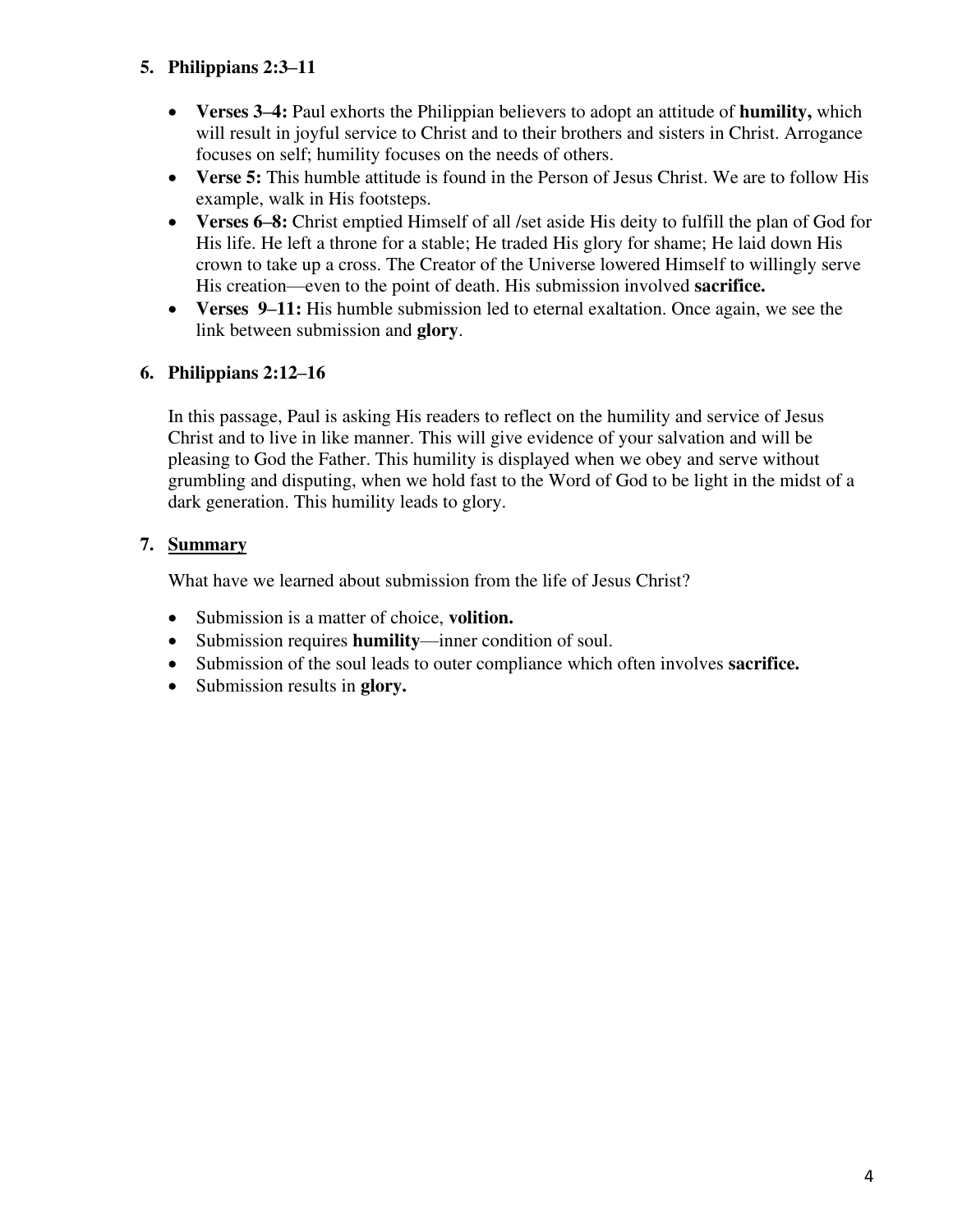# **LESSON TWO**

#### **Submission for One and All!**

*"Submission"* is the Greek word *hupotasso.* It is a verb meaning, *"to be arranged in proper rank*" as in a military sense. In a non-military sense, Thayer's definition is *"a voluntary attitude of giving in, cooperating, assuming responsibility, and carrying a burden."* The Word of God encourages all the above in a healthy spiritual life. We are told to encourage one another, bear one another's burdens, live peaceably with one another, consider the other person's needs above our own, and so forth.

#### **1. James 4:6–10**

- This passage is a reconciliation passage. When the Prodigal Son (Luke 15:11–32) realized he had made the wrong decision and wanted to return to his father, he had to walk the path back to home, back to the Father, back to reconciliation and back to blessing. We all at some point have (and will again) arrogantly walked away from our heavenly Father through an unwilling surrender to His will. This passage shows us the way back home!
- **Background:** In the opening chapter of James, he exhorts the believers to be *"quick to hear, slow to speak, and slow to anger*.*"* There were quarrels and arguments amongst the believers; James 4 addresses this problem. He begins with condemnation over their worldly behavior (vv. 1–5).

#### • **Verses 6–10: The humble road to recovery** This road begins with personal humility.

- ➢ **Verse 6:** God gives greater grace to those who desire to turn away from friendship with the world to dwell in the power of God's Spirit. James makes the statement, *"God is opposed to the proud, but gives grace to the humble."*
- ➢ **Verse 7:** *"Submit therefore to God."* Put yourself in rank under God: Submission to His Word, His commands, His leadership, and His plan for your life (geographic, operational, motivational). *"Resist the devil."* The devil is a liar and a deceiver. To be a friend with the world means we have somehow embraced the lies and deception of the devil. *"Resist"* means to stand against. The road to recovery means we stand against the devil to stand with God.
- ➢ **Verse 8:** *"Draw near to God," "Cleanse your hands," "Purify your hearts."* This is confession and correction—a change of thinking that leads to a change of action. Notice the promises attached to these commands. *"He will draw near to you."*
- ➢ **Verse 9:** The misery, mourning, and weeping refers to a separation from the empty laughter and joy of the world and a sorrow over what has been lost through sin. Reconciliation and submission to God is the only source of true joy and happiness.
- ➢ **Verse 10:** The exhortation here is to remain in a state of humility and fellowship with The Lord resulting in exaltation from God.

Isn't it interesting that the first step on this road to recovery is submission to God? In grappling and wrestling they call it "tapping out"!

#### **2. Jacob (Genesis 32)**

The story of Jacob wrestling with God is a perfect illustration of this principle. Jacob is preparing to meet Esau—the brother that he cheated out of his birthright. He fears Esau's wrath and so sends his family on ahead while he spends the night alone at the river crossing. An angel of the Lord comes to Jacob and wrestles with him through the night, dislocating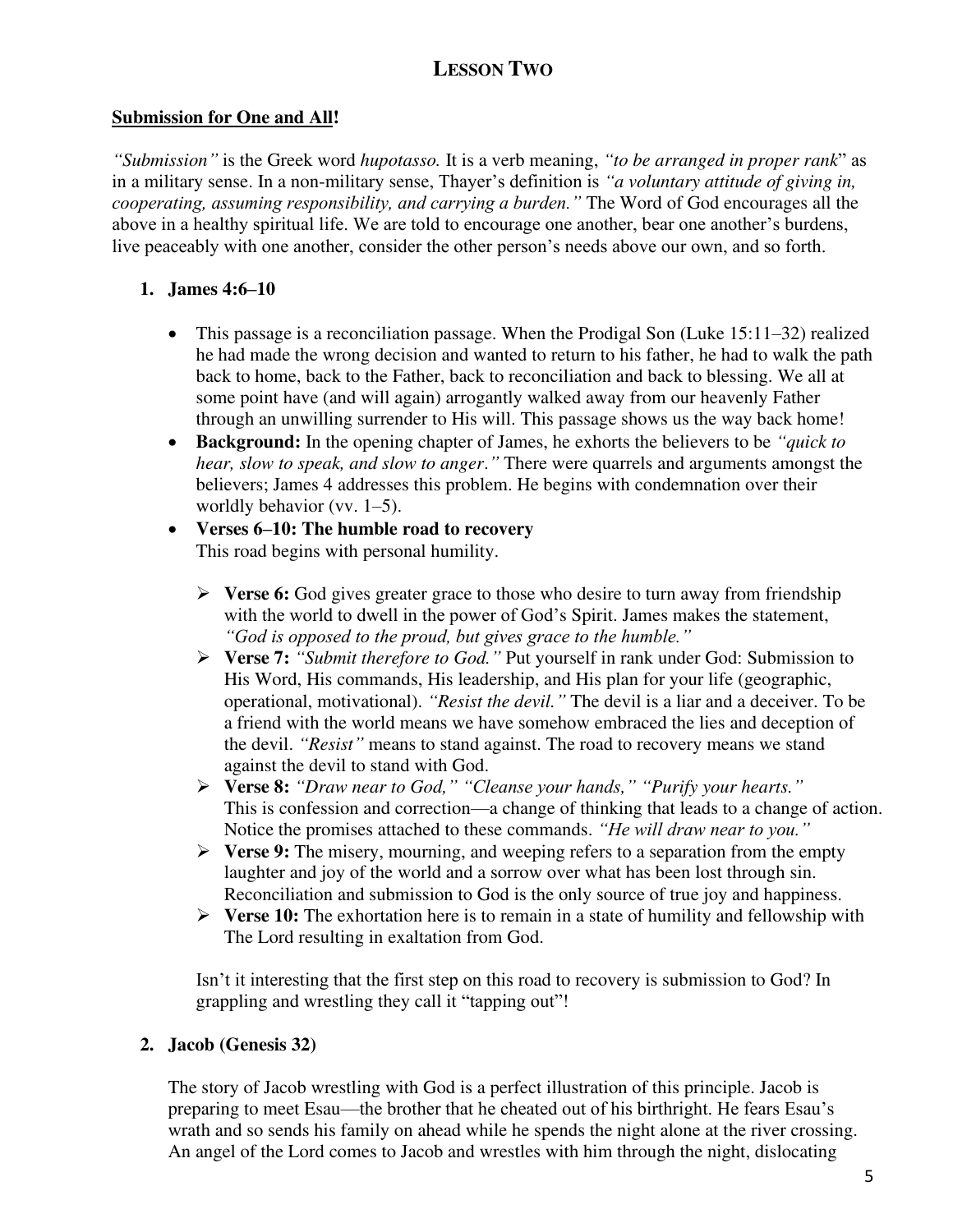Jacob's hip in the fight (vv. 24–31). In this grappling process, the angel recognizes Jacob has come to a place of humility and submission, for Jacob is begging for a blessing. Jacob is tapping out! The blessing comes in the form of a name change from Jacob, meaning "supplanter" or "cheat," to Israel, meaning "God prevails!"

From this day forward, every time Jacob limped, every time someone called him "Israel," he would be reminded of the fact that when he (and believers) wrestle with God, the best thing to do is to submit, tap out!

## **3. 1 Corinthians 11: 3–15**

This passage gives us the ladder of authority/submission/glory in the plan of God.

- **Verse 3:** God is the head of Christ, Christ is the head of the man, the man is the head of the woman. We seem to be the bottom rung of a ladder in which everyone gets to boss someone around except for us. A **carnal-minded** woman will look at this passage with the attitude, "that's not fair!" A **spiritual-minded** woman will look at the passage to see the honor and blessing that comes with obedience to God's plan.
	- $\triangleright$  God and Jesus are equal in position, power, and essence. Yet, the Father is the head of Jesus. There is equality with difference. They are equal in position, different in participation God's plan.
	- ➢ In Christ, the man and woman are equal in position and spiritual assets. There is equality with difference. The man and woman are equal in position, different in participation in God's plan (Gal. 3:26–29).

*"If I set the sun beside the moon And if I set the land beside the sea And if I set the flower beside the fruit And if I set the town beside the country And if I set the man beside the woman I suppose some fool would talk About one being better."*

– G.K. Chesterton

Seeing that one thing is fundamentally different from another does not imply that one is better than the other.

- The issue is not one being superior and the other inferior. The issue is following the role that God has designed for the human race. Play your part in the plan! Paul clarifies this for us in verses 11 and 12.
- **Verses 4–15:** These verses address a cultural issue. In Corinth, the women who were not veiled were prostitutes, whose heads were often shaved to shame them. The believing women, because of their equality in Christ, were casting off their veils. In so doing, they were shaming their head (their husbands) by associating themselves with the prostitutes. The application for us is not a matter of head covering but playing our God given role as women in the family and in the church.
- Glory: There is another issue in this passage that we cannot leave out to get a balanced understanding of submission. That is the issue of glory.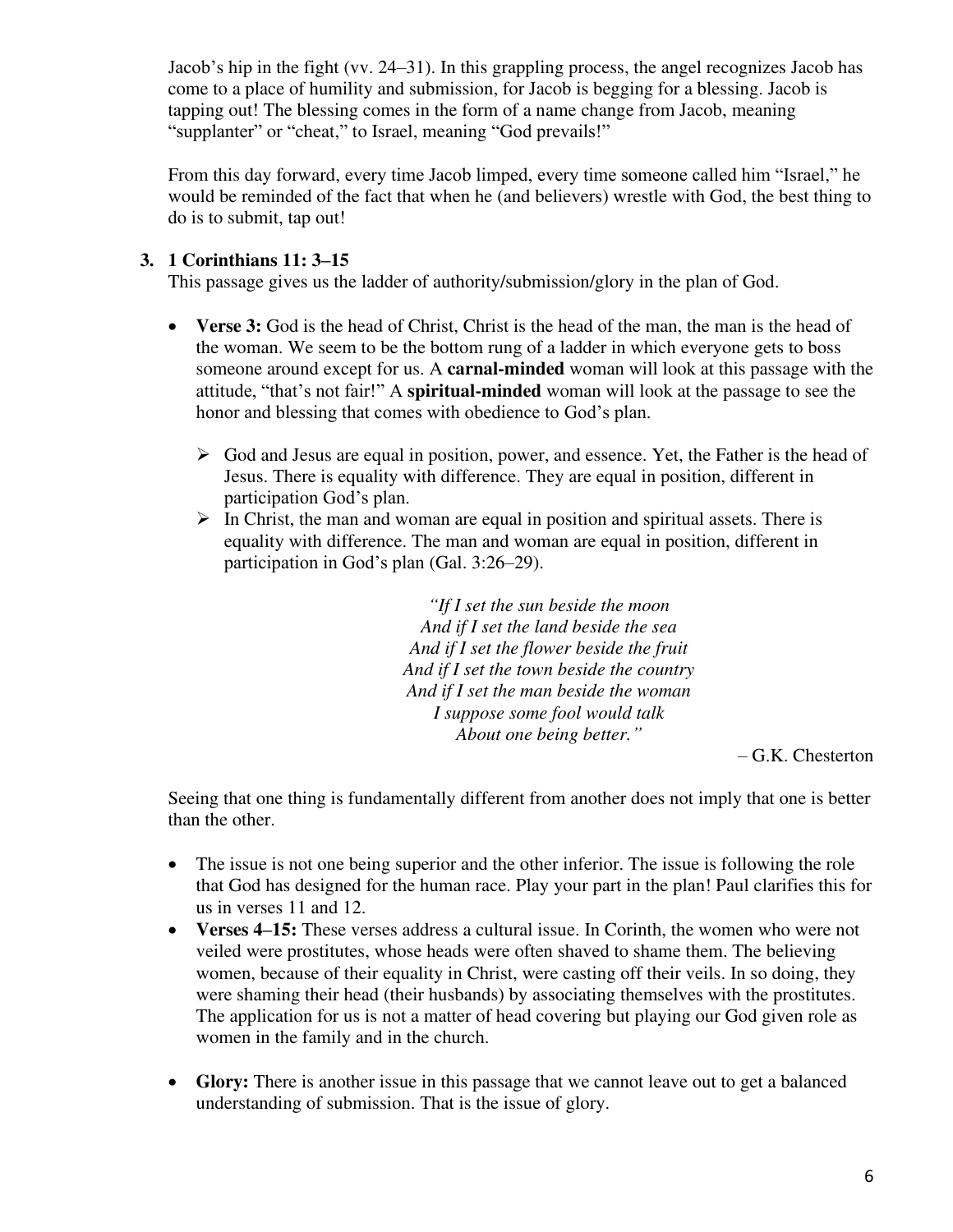- $\triangleright$  In verse 3, Jesus is submitting to an equal and we know from the study in our last class that the result of His submission is exaltation and glory.
- $\triangleright$  The woman is also submitting to an equal, the man. And what is the result of humble submission? Exaltation and glory.
- ➢ A biblical and Hebraic means of expressing a superlative is to say Holy of Holies, Song of Songs, King of Kings, Lord of Lords. Consider the superlative "Holy of Holies." In the tabernacle was the greater glory found in the Holy Place or the Holy of Holies?
- $\triangleright$  Because the woman submits to her equal–the man–and in so doing is submitting also to Christ, more submission is asked of her. But in doing so she receives glory for her submission to the man and glory for her submission to Christ. She receives the glory of glories!
- ➢ Rather than argue or resent our submissive role, let's embrace it, let's make it beautiful, let's let it define our life, let's claim the glory of it!

## **Play your part in the plan!**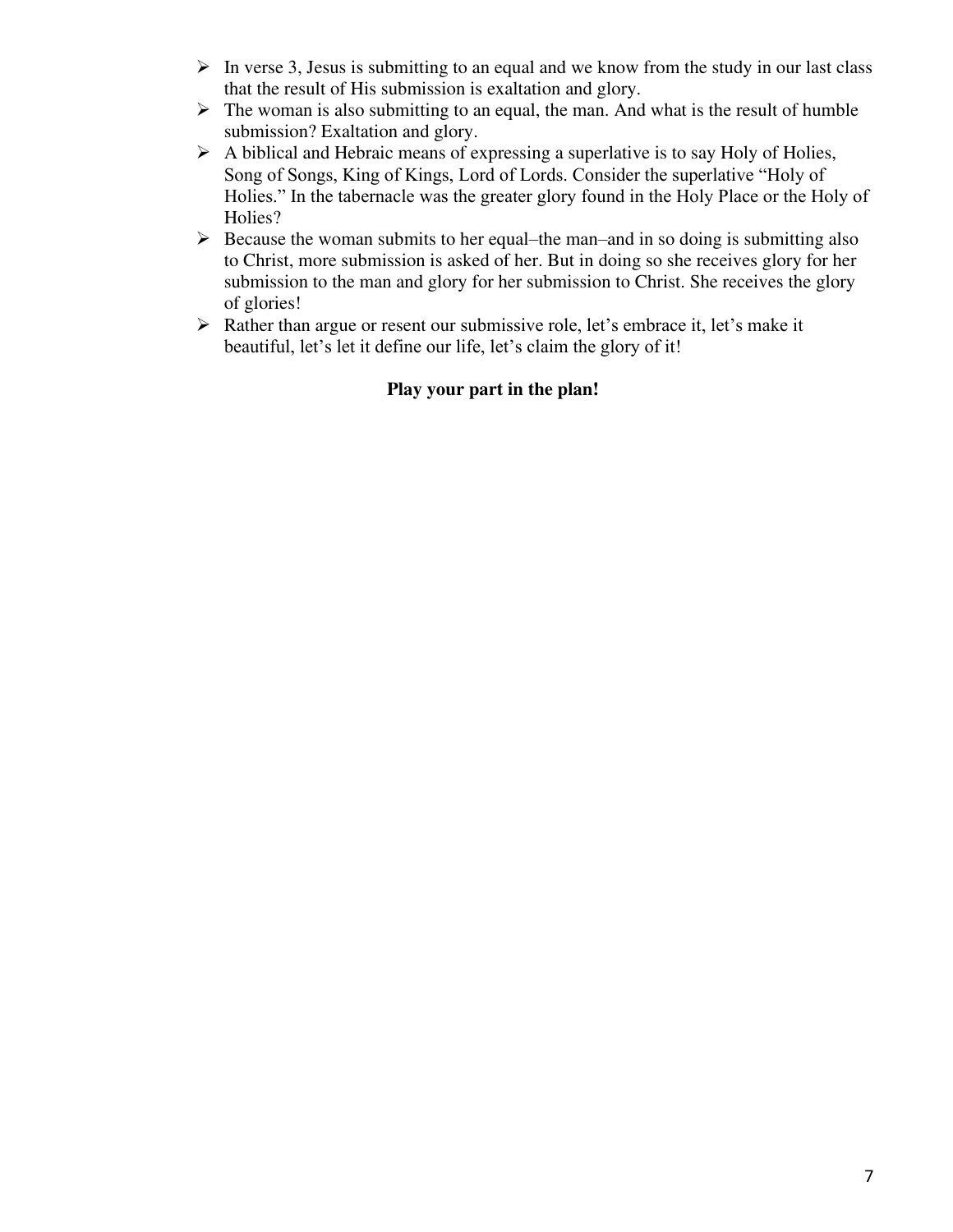# **LESSON THREE**

## **Is God a Misogynist?**

Many people, through misunderstanding and lack of understanding of God's Word consider God to be a misogynist. Nothing could be further from the truth. In every encounter Jesus had with a woman His words and actions display His respect for the value of her life and soul. In every culture that embraces Christian principles, the value and honor given to the woman is elevated. In this lesson we are going to narrow down submission to the life of the woman. But rather than just hammer away at the commands to submit, we will, once again, see it within the overall plan of God for order and beauty in the human race.

## **1. 1 Peter 2:11–3:17**

In this passage, Peter will command:

- all men/women to be submissive to governing authorities,
- slaves (workers) to be submissive to their masters, employees to their employers, and
- wives to be submissive to their husbands.

Within the context of this passage on submission we will find two sets of "bookends" that help us to further understand the how's and why's of submission.

- **Witness to unbelievers (2:11, 12; 3:15):** Good behavior that brings order within the church, within society, within the home is a witness to the unbelieving world. Play your part in the plan! 1 Peter 3:15 implies that we speak **after** modeling good behavior.
- **Probability of suffering (2:19, 20; 3:17):** At times, our willingness to submit to God by submitting to unjust man may incur suffering. This is an opportunity to reflect the character of Christ.
- We will also see the principle of good and evil repeatedly mentioned in this passage. "Good," referring to those following God's plan, and "evil," referring to those opposed to God's plan.
- **1 Peter 2:13–17:** Submission is for all men and women for order in society.
- **1 Peter 2:18:** Submission of slaves/employees to their masters/employers, even in unfair situations.
- **1 Peter 2:19–25:** These verses unfold for us the unjust suffering of Jesus Christ to remind us of His example. We, too, may be called to unjust suffering through submission to those in authority over us. We are to walk in His footsteps.
- **1 Peter 3:1–2:** 
	- ➢ *"In the same way"* refers to the submission and suffering of Jesus Christ.
	- ➢ *"to your own husbands"—*not men in general, but your own husband.
	- $\triangleright$  The goal is to imitate Jesus Christ (to win over an unbelieving or rebellious husband) through submissive, modest, and respectful behavior. Our actions carry more weight than our words.
- **1 Peter 3:3–6**
	- $\triangleright$  Outer beauty is fine, but far greater is the inner beauty found in the woman who has spiritually grown into a gentle (humble, meek), quiet (tranquil, undisturbed), and submissive woman.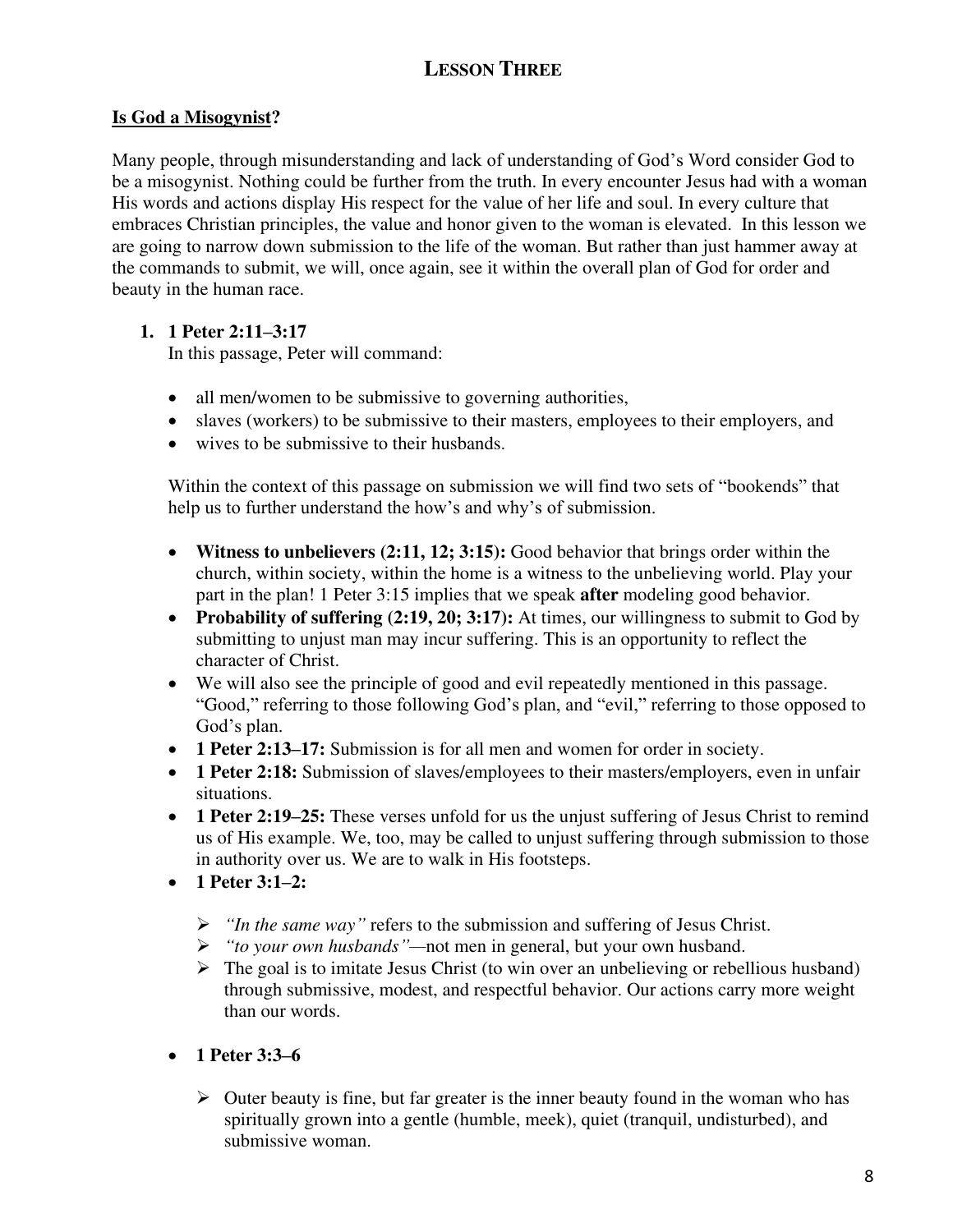- ➢ The word for *"gentle"* in this passage is also used in Matthew 11:29, *"Take My yoke upon you, and learn from Me, for I am gentle and humble in heart; and you shall find rest for your souls*.*"* To have a gentle soul is to reflect the character of Christ.
- ➢ This inner beauty never fades (it is imperishable like God's Word; see 1 Pet. 1:22, 23); it is a beauty that we take into eternity with us!
- $\triangleright$  This inner beauty is precious in the sight of God. It indicates that His eyes penetrate like an X-ray into our soul to identify and value the beauty within.
- ➢ The word for *"precious"* is the Greek word *poluteles*. The same word is used to describe *"the costly perfume"* that Mary of Bethany used to anoint the Lord. May our submissive nature anoint our Savior!
- ➢ What a contrast to the fleeting beauty of face and figure!
- $\triangleright$  When we embrace submission and play our part in the plan, we are walking in the footsteps of our spiritual foremothers. Sarah is given as our example. It is not recorded for us where Sarah called Abraham "lord," but it declares for us her willingness to follow his leadership—even into some risky situations—and maintain her respect for his position as husband.
- **1 Peter 3:7:** At the end of this verse we find the phrase: *"that your prayers be not hindered.*" The Greek word for "hinder" is *egkopto*, meaning "to cut into, to impede." This refers both to the submission of the wife to the husband and the understanding of the man regarding his wife. Failure to follow this God-given path hinders our prayers.
- **1 Peter 3: 8–13:** This is what it looks like for a woman to be submissive and a man to be understanding. This is God's design for our life—this is how blessing is found!

## **2. Ephesians 5:15–6:9**

- Verses 5:15–21: We are encouraged to understand what the will of the Lord is:
	- $\triangleright$  To walk as wise men
	- $\triangleright$  To redeem the time
	- $\triangleright$  To be filled by means of God's Spirit that brings about a joyful melody in our heart
	- $\triangleright$  To be subject (submissive) to one another in the fear of Christ. This means that we are to be aware and submissive to the needs of those around us and strive to fulfill those needs.
- **Verses 5:22–6:9:** Explains for us how this subjection to the needs of others is played out in relationships. Since God is our Creator, He understands the soul needs of each individual member of the human race.
	- $\triangleright$  Husbands submit to the needs of the wife by loving them as Christ loves the Church (vv. 5:25–33a).
	- $\triangleright$  Wives submit to the needs of the husband by giving them due respect (vv. 5:22–24, 33b).
	- $\triangleright$  Children submit to the needs of parents through obedience and honor (vv. 6:1–3).
	- $\triangleright$  Fathers submit to the needs of their children by training them up in the Lord (v. 6:4)
	- $\triangleright$  Employees submit to the need of their employers through obedience (vv. 6:5–8)
	- ➢ Employers submit to the needs of their employees through the rendering of good will  $(v. 6:9)$ .
	- ➢ In addition to these specific commands, let's strive to be aware and submissive to the needs of those around us; let's be ready to encourage, exhort, edify, pray, teach, lead, love, lift, and serve those who need it. If you find a need, fill it!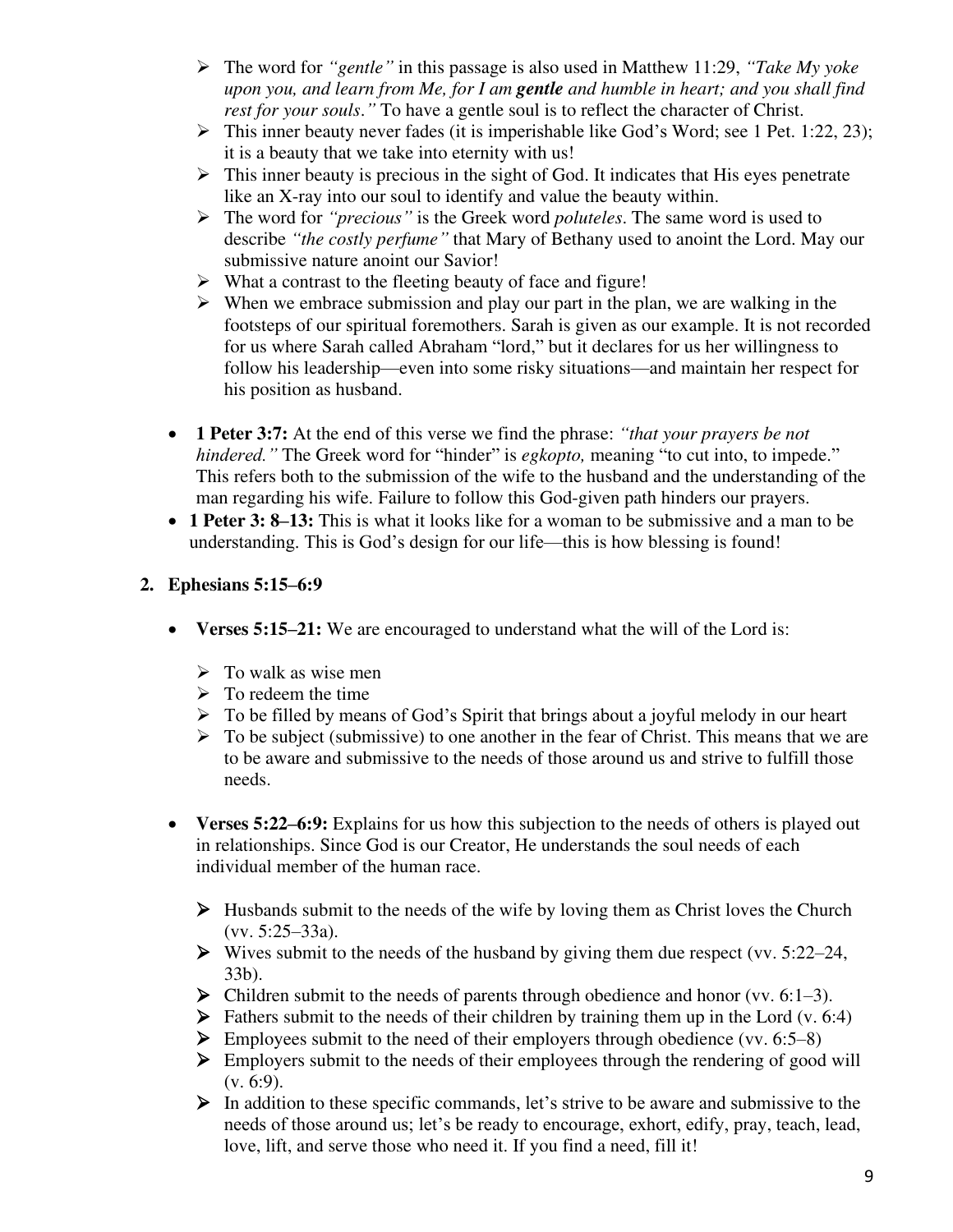#### **3. Respect**

The issue of respect is brought out in both the 1 Peter 3 passage and the Ephesians 5 passage. Just as a wife craves love from her husband, the man craves respect from the wife. Just as unconditional love towards the wife opens up her heart to her man, unconditional respect towards the husband opens up his heart to his wife. The coupling of love and respect builds intimacy within a marriage. The man is told to love his wife as Christ loves the Church; the wife is told to respect her husband as she would respect Jesus Christ. To obey these commands is to play your part in the plan. To disregard them is disobedience to Christ and His Word.

- 1 Peter 3:2, *"as they observe your chaste and respectful behavior."*
- Ephesians 5:33, *"and let the wife see to it that she respects her husband."*
- Proverbs 12:4, *"an excellent wife is the crown of her husband, but she who shames him is as rottenness in his bones."*

#### **Here are some "how to's" of RESPECT!**

- **R—Regard.** Regard him as king of the castle, general of the army, head of the household. Two unchangeable absolutes put the husband in this role—the Word of God and the word of the wife when she said, "I do." Since the man's position as head of the household is from God, to regard the position is to regard God (1 Cor. 11:3, 8–9).
- **E—Engage.** Engage in his dreams and desires, his goals, and activities. Converse with him in his ideas and opinions. Dismissal of any of these is a passive disrespect. Commitment makes a marriage last, but communication brings it to life.
- **S—Support.** Be his support, help-meet, and co-worker in the plan of God. God has called him to a work or ministry and has called you to support him in that work or ministry. Help-meet and companion is the primary role of every wife (Gen. 2:18; Prov. 12:4a).
- **P—Pray and play.** There is power in a praying wife. No one knows your husband's needs, temptations, and tests like you do. Pray often, pray wisely, pray without ceasing. Play is relaxing, fun, and necessary—whether it's in or out of the bedroom.
- **E—Elevate.** Praise him both in private and in public. He wants to know that you hold him in high regard. This is more than "I love you." This is expressing to him what you admire and appreciate about his character and person. Be specific! Contrary to popular belief this doesn't puff up his ego; it does just the opposite, it fills his need to know that you respect his position and his person. Elevating him in your heart, will humble his heart (Prov. 18:22)!
- **C—Cooperate, don't control.** He didn't marry his mother; you didn't marry a child. Your husband has moved into adulthood so treat him like one. He doesn't need you to make his decisions for him, argue at every turn, and try to control his life. Let him man-up and play his designated role in God's plan. You will both be happier for it.
- **T—Trust.** Trust his leadership and his decisions. By trusting him you are giving him the opportunity to grow in his masculine role. If he makes wrong decisions, he as leader and head, bears the responsibility of that wrong decision. He will also suffer the consequences and, hopefully, learn from the mistake. Remember, when you can't trust human leadership, you can trust divine leadership. When you can't trust human authority, you can trust divine authority. God will take care of you (Prov. 3:5; Psalm 28:7).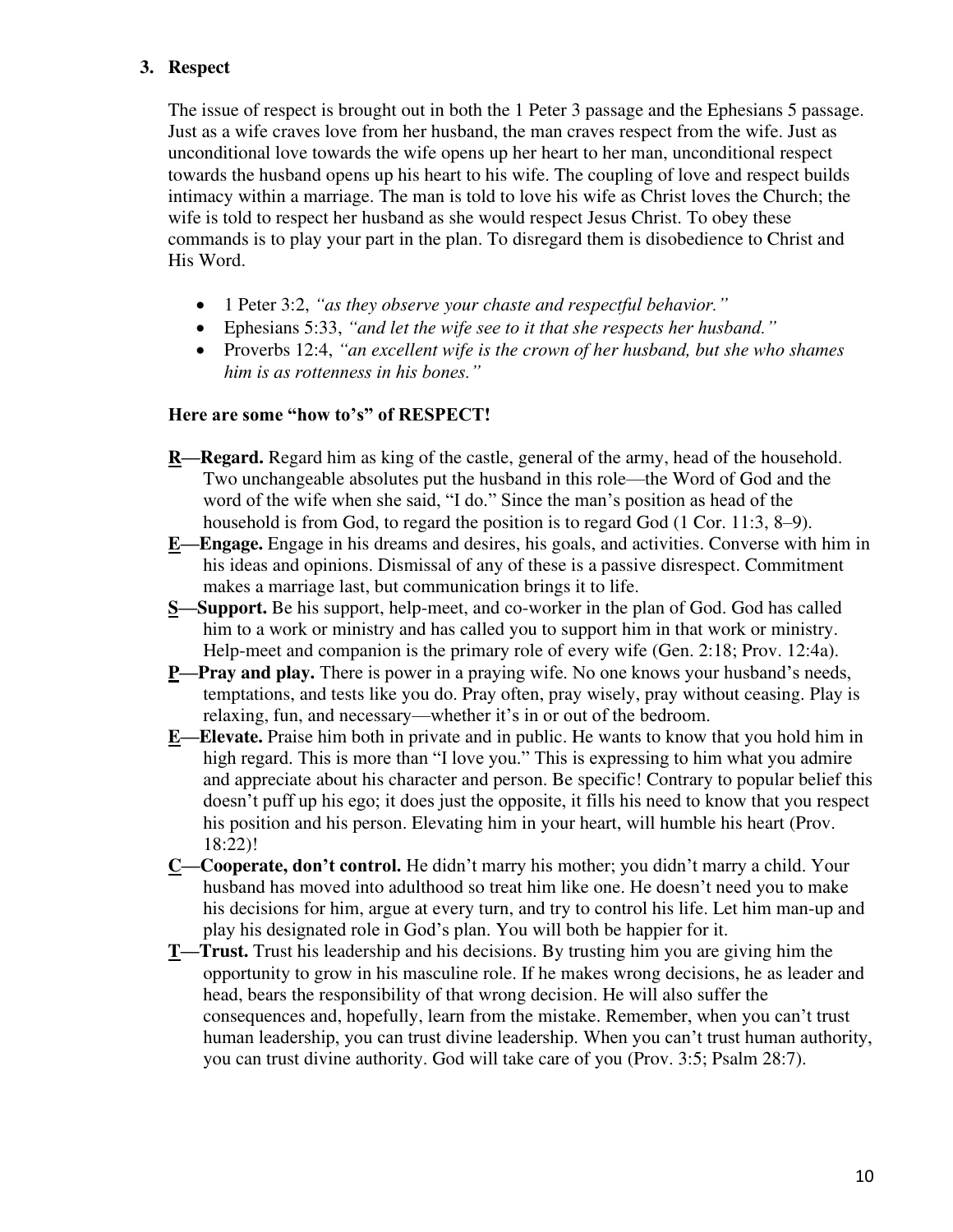## **4. Illustration: David and Michal, 2 Samuel 6:12–23**

- **Proverbs 18:21.** *"Death and life are in the power of the tongue."*
- **2 Samuel 6:20.** Michal's words of disdain and disrespect killed the love that once existed between David and Michal. Either due to David sexually exiting the relationship, or God judging Michal, she remained barren to her dying day (v. 23).
- Does this mean we just swallow everything? How should Michal have handled the situation? First, with God through confession and correction. We must purify the heart to tame the tongue. She could have then joined in the celebration and it would have been a day to remember and cherish.
- If needed, she could later have addressed her feelings with David and talked openly about them. A moment of bitterness is not the time for conversation.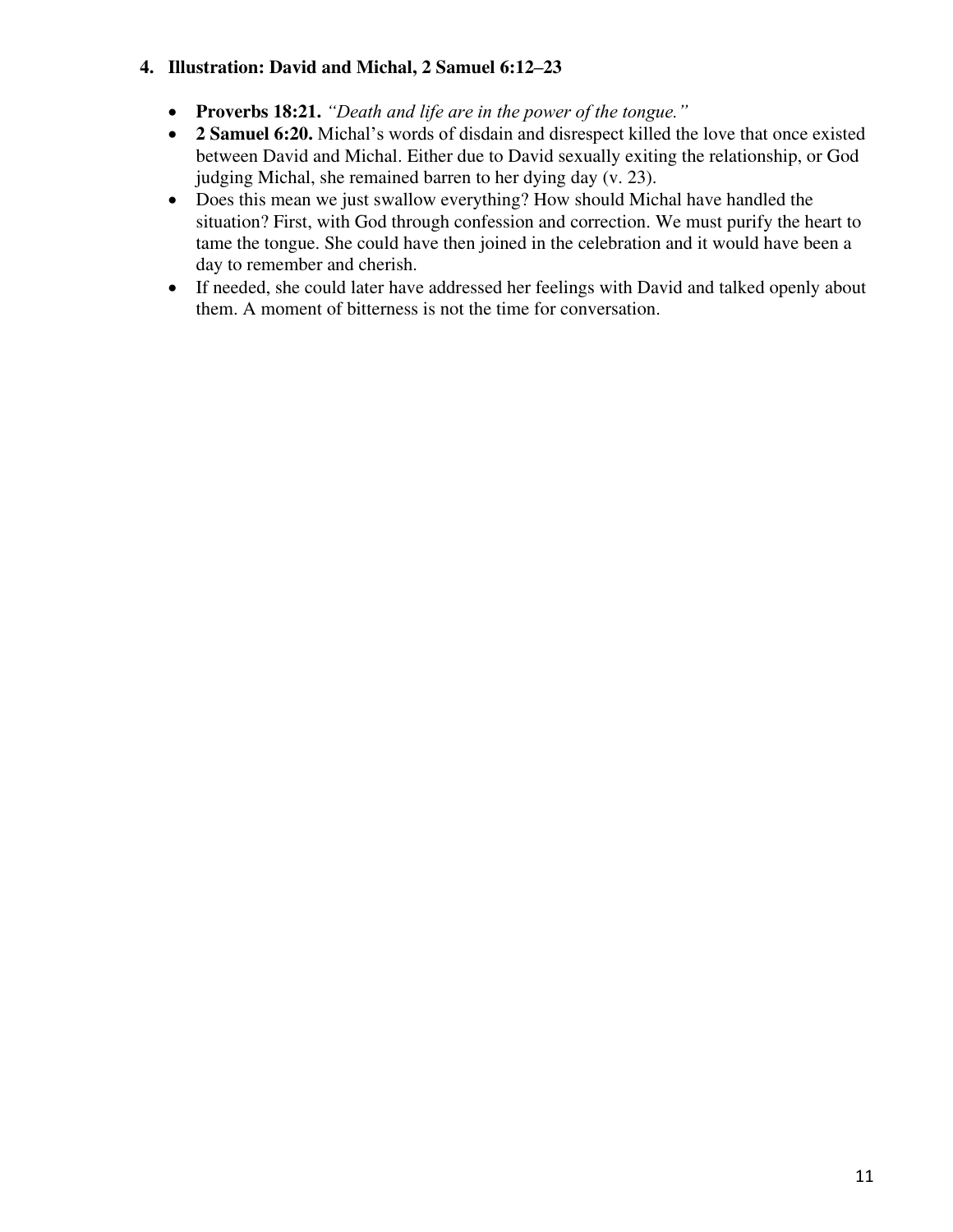## **Overcoming Evil with the Good**

My husband and I have ministered the Gospel in multiple countries and cultures around this expansive world. In doing so, we have been confronted with many tricky questions that arise from believers living in godless countries and cultures. In this class, we are going to address the issue of sinful and evil authorities and answer this question, *"When do we not submit to a higher authority?"*

Let's first look at what Scripture says about submission to governing authorities:

## **1. Romans 13:1–7**

- **Verse 1:** God is the ultimate authority over all earthly authorities.
- **Verse 2:** Submission to human authority reflects our submission to divine authority.
- **Verses 3–4:** Generally, the law-abiding citizen (or submissive wife) has no cause for fear. Meaning, submission to authority should be the norm of our life.
- **Verse 5:** Submission is also a matter of inner conviction. We recognize obedience to law and authority is the right thing to do.
- **Verses 6–7:** Submission to higher authority defines the way we live.

This passage addresses the issue of submitting to a higher authority that is good, that is acting within your best interest. The question remains: When do we **not** submit? That question is answered for us in Romans 12:21 (remember how important context is!):

*"Do not be overcome by evil, but overcome evil with good."*

Satan is the source of evil, and the old sin nature is the source of sin. The source of good is God! When a higher authority requires us to join them in sin or evil, that sin or evil must be overcome (conquered) with the good. If God is the source of "good" it is imperative that we are filled by means of the Spirit of God and the Word of God to have the discernment provided by God to overcome the evil. This is called "civil disobedience."

- **2.** The Word of God gives several examples of what this looks like in the life of a believer led by God:
	- **Peter** (Acts 5:17–42)
	- **The Hebrew midwives** (Exod. 1:15–21)
	- **Rahab** (Josh. 2:1–21; 6:22–25)
	- **Abigail** (1 Sam. 25:2–42 cf. 1 Cor. 7:12–16). We could call this "domestic disobedience."

#### **3. Summary of Submission**

- **Submission is personal and specific.** A woman is told to submit to those who are in direct authority over her—God, government, church leadership, employer, her own husband.
- **Submission is practical.** It brings order and harmony to a nation, a church, and a family. We can see from the disorder and chaos that our nation in now experiencing how important submission to law and order is.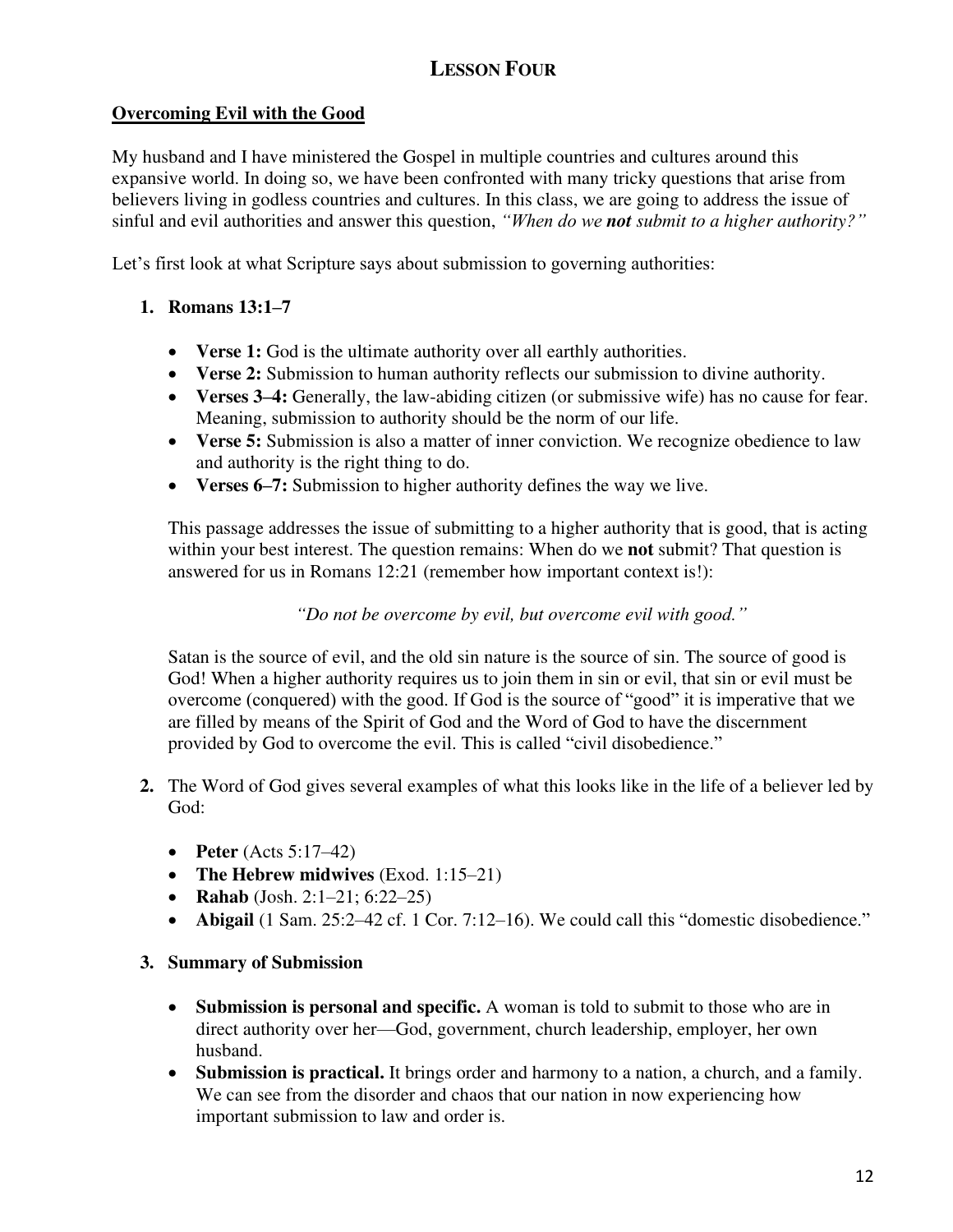- **Submission is purposeful.** God has a purpose behind everything that He does. He uses physical things on this earth to display spiritual principles.
	- $\triangleright$  Submission in marriage has a spiritual purpose—to display the relationship of Christ and the Church. The man should unconditionally and sacrificially love the woman as Christ loves the Church. The wife should unconditionally submit and serve the husband as the Church submits and serves Jesus Christ.
	- $\triangleright$  Submission enables leadership. Without someone to follow, there is no need for someone to lead. Just as Christ is the head of the Body—the Church—the man is the head of the woman. If the body refuses to follow the leadership of the head, it is called "disease" or "paralysis." When the body follows the leadership of the head, it is called wellness. Are you living in paralysis or wellness?
- **Submission is provisional.** There are boundaries and limits to submission. Submission never means surrendering to sin and evil. The limits come when one in authority asks us to act outside the authority of God and His Word. God is our supreme authority!

*"Wives be subject to your husbands, as is fitting in The Lord."* Colossians 3:18

*"We must obey God rather than men."* Acts 5:29

#### **Challenge: Revelation 5: 8–14**

Put yourself in this picture, because one day you will be there. Can you imagine standing at this majestic throne in the presence of The Holy God with arrogance? Doubt of His Word? Resistance to His plan? There would only be an attitude of total worship, surrender, and submission to all that He is and all that He asks of you. Let's not wait, let's do it now! Let's bring Heaven down to Earth through humble submission. Let's play our part in the plan to the glory of God!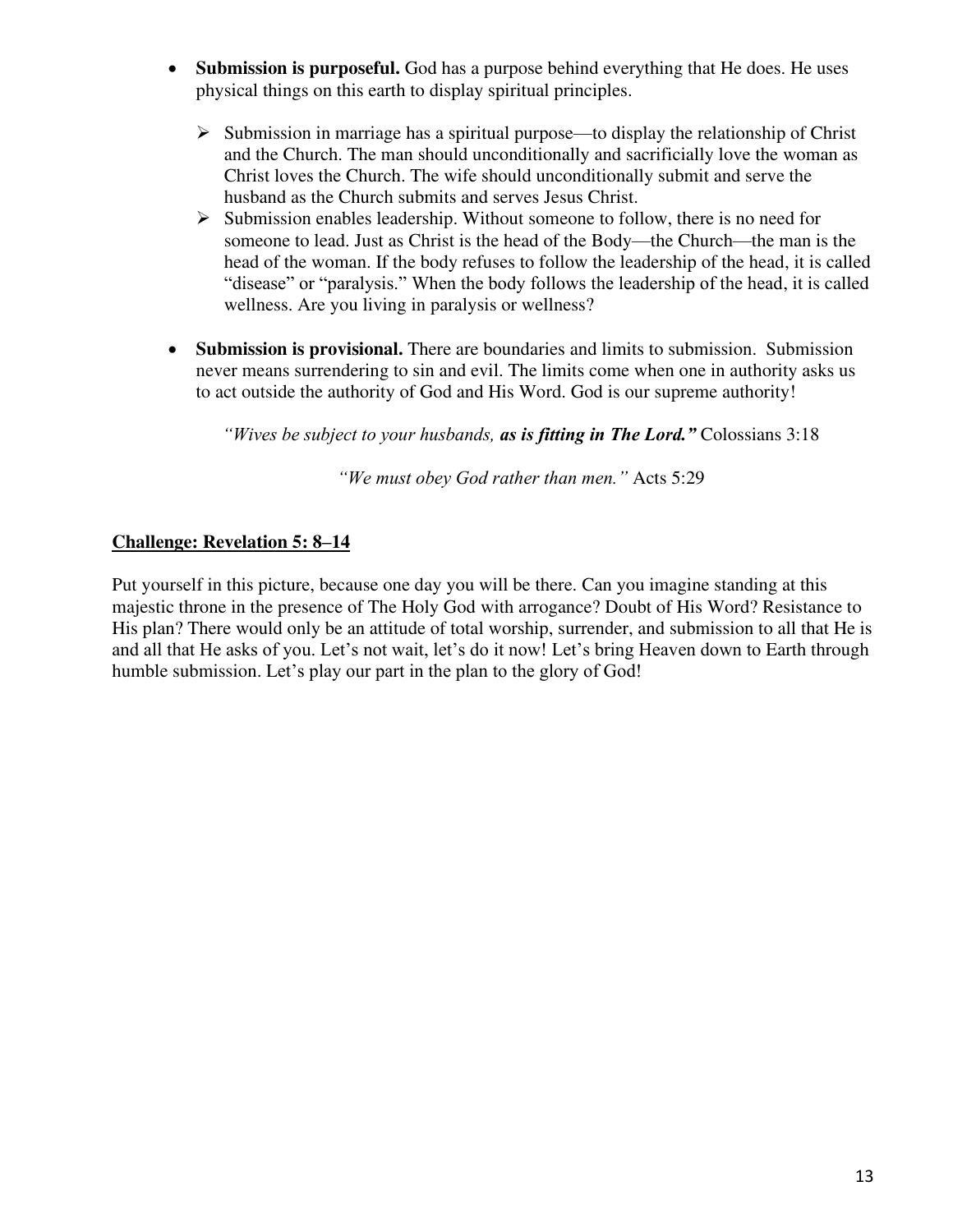# **LESSON FIVE**

#### **Feminine Faith in Action**

Our God is beauty and loves beauty!

*"Out of Zion, the perfection of beauty, God has shone forth*." Psalm 50:2

*"Splendor and majesty are before Him, strength and beauty are in His sanctuary*.*"* Psalm 96:6

Have you ever considered how much the Creator God loves beauty? Deep in the ocean there is a myriad of colorful fish that no one ever sees but God. Behind the sealed clasps of oysters lay beautiful pearls that will never make it to a woman's jewelry box. Their beauty is only seen by an omnipresent God. Space is full of planets and stars, comets, suns, and moons that we cannot see with the naked eye. But God created them, and God beholds their beauty. Here on Earth, consider the beauty in the bloom of a single flower, the song of a meadowlark, or the smile of a little child. God is our Creator and He loves beauty!

We were created to embrace and live out the beauty of submission, but we were created for so much more. We were created to be feminine creatures that reflect the beauty of our Lord, our Savior, our Creator God.

#### **1. Man and Woman were Both Created in God's Image**

*"God created man in his own image, in the image of God He created him; male and female He created them."* Genesis 1:27

- It is only when **both** man and woman are created that God's image is fully reflected. This is because the man and woman reflect His image in different ways.
- Certainly, Jesus came to this earth as a male. It is also true that God is referred to in Scripture as the heavenly Father and Jesus as the Son. Each member of the trinity is referred to in Scripture with the male pronoun, *"He."* However, we must never make the mistake of claiming that God, in His divinity, is intrinsically male.
- The Bible is clear that God is spirit (John 4:24) and, as such, He is not gendered. When we call Him Father, we do not mean that He is male, like human fathers are. Rather, we mean that He relates to us **like** a human father does, only perfectly. Likewise, when the Bible speaks of God as a husband, it does not claim that God is male, but that God jealously guards His relationship with His people like a good husband loves and protects his wife.
- God has feminine attributes as well as masculine. There are things about God that men more directly reflect, and there are things about God that women more directly reflect. Both are needed to display the image of God.
- Feminine characteristics of God:
	- $\triangleright$  God comforts his people like a mother comforts her child (Isa. 51:12; 66:13).
	- ➢ Like a woman would never forget her nursing child, God will not forget His children (Isa. 49:15).
	- $\triangleright$  God is like a mother eagle hovering over her young (Deut. 32:11).
	- $\triangleright$  God seeks the lost like a housekeeper, trying to find her lost coin (Luke 15:8–10).
	- $\triangleright$  God cares for his people like a midwife that cares for the child she just delivered (Psalms 22:9–10; 71:6; Isa. 66:9).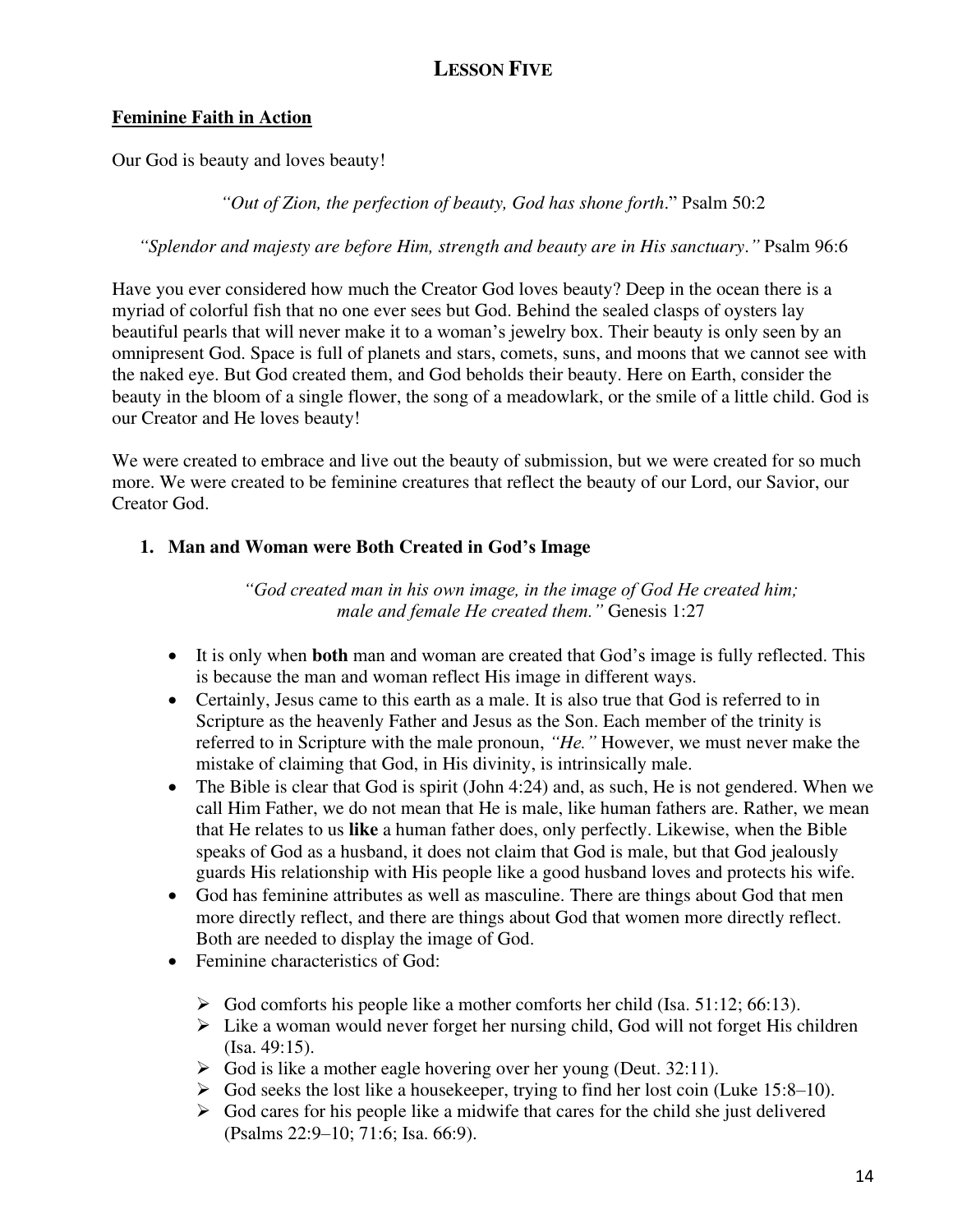- $\triangleright$  God experiences the fury of a mother bear robbed of her cubs (Hosea 13:8).
- $\triangleright$  Jesus longed for the people of Jerusalem, like a mother hen longs to gather her chicks under her wings (Luke 13:34).
- In Christ, both man and woman have the same standing and spiritual assets. In Christ, there is equality with difference. Equal in position, different in purpose (Gal. 3:28). Let's embrace the equality; let's also embrace the difference!
- The Lord has put boundaries on our life like a frame on a picture. The frame encompasses the picture—limits the picture—but enhances the picture, drawing your eyes into it. The boundaries God put on our life are for our blessing and purpose. One of those boundaries is gender. In God's sight, it is non-negotiable.

## **2. God's Purpose and Plan for Eve**

To understand the divine plan for women, we must go back to the beginning of all beginnings: the creation of the world, the creation of the man and the creation of Eve— the first feminine creature of faith. In the age and culture in which we live, some of the beauty and glory of femininity has been lost; women have been deceived about their purpose, leading to loss of pleasure and fulfillment.

## • **Fruitfulness (Gen. 1:28)**

*"And God blessed them; and God said to them, 'Be fruitful and multiply …'"* This command is repeated five times in Genesis. The first command God gave to His creation was to *"be fruitful and multiply."* The woman was created for fruitfulness. You and I are created for fruitfulness. To embrace femininity is to embrace fruitfulness. Whether it be in childbearing or the production of spiritual fruit to the glory of God.

## • **Work (Gen. 2:7–18)**

Even in a perfect garden, there was work to do. The work was given to the man, but God recognized the man could not properly do the work alone, the work needed a helper, the work needed a feminine touch. The woman was created to work towards the goal of beauty and glory. You and I were created with a purpose, to bring beauty and glory to this earth. To embrace femininity is to embrace the work God has given us to do.

- ➢ **Beauty and glory** are one of the feminine characteristics of God. We see both in His extraordinary creation—a creation full of color, diversity, and intricate detail.
- ➢ The throne of God is a place of beauty and glory. *"Splendor and majesty are before Him. Strength and beauty are in His sanctuary"* (Psalm 96:6).
- $\triangleright$  The tabernacle and the high priest's garments were designed with extreme beauty in mind to reflect God's glory (Exod. 28:2, 40; Psalm 27:4)
- ➢ David was king of Israel, residing in a beautiful palace, yet the desire of his heart was to dwell in the tabernacle of the Lord and behold His beauty (Psalm 27:4).
- $\triangleright$  Regarding creativity and imagination: What did Eve add to the beautiful garden that God had created? Perhaps the mixing of colors to enhance the beauty of the flowers, the discovery of flavors that complimented one another. There was no one to evangelize, to teach, to counsel, no mission trips to take, no diapers to change. There was a garden and a work to do in that garden.
- ➢ Whatever she did, it was something that God recognized Adam was not equipped to do, but Eve was. And whatever she did, it enhanced the beauty and glory of the garden.
- $\triangleright$  We were counseling a young couple recently and the main complaint the man had towards his wife was this, "She never creates beauty."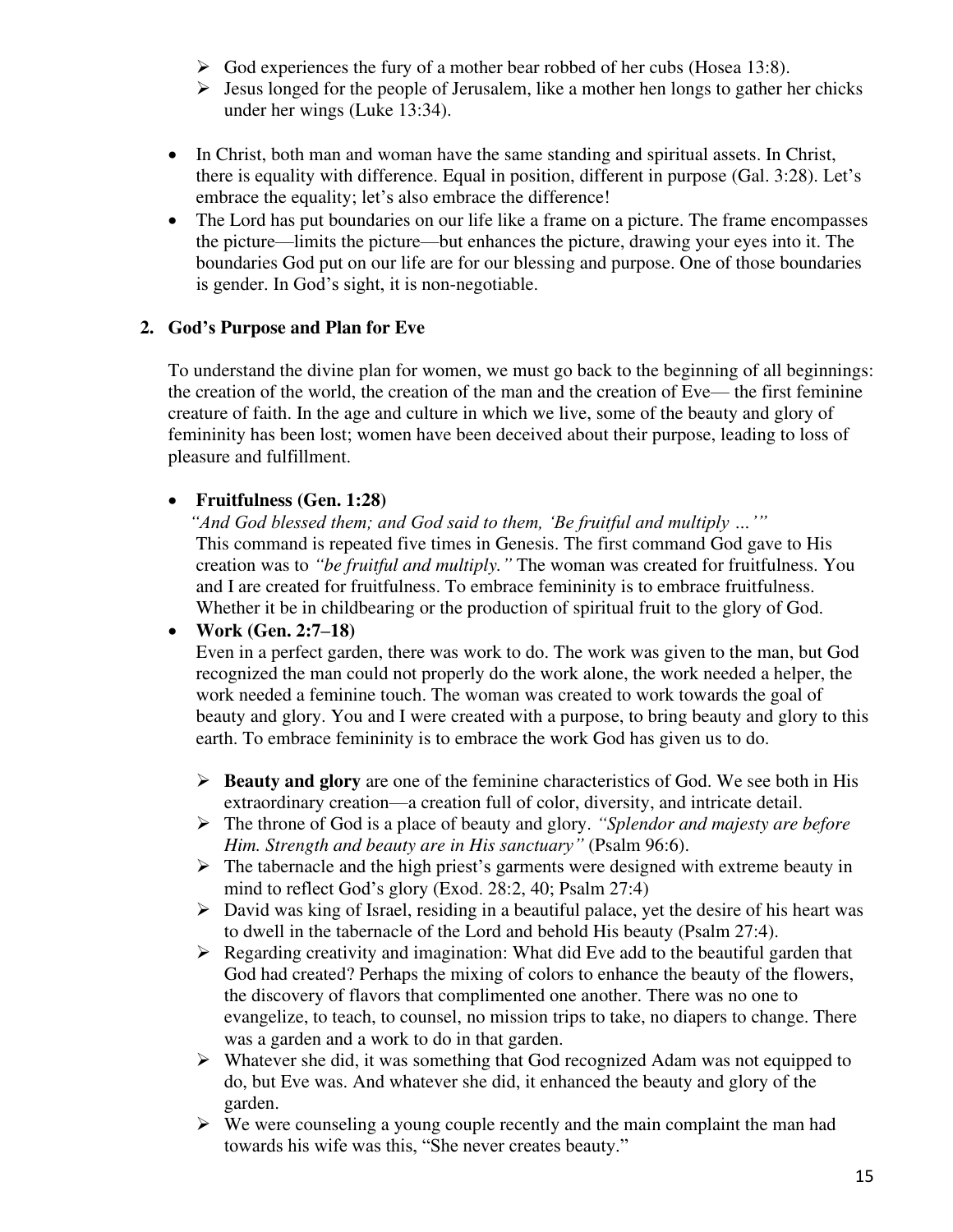➢ Women are meant to reflect Him by creating beauty and glory in their surroundings. The bird sings because God put a song in his heart. What has He put in your heart as a means of reflecting His artistry, beauty, and creativity?

#### • **Companionship and pleasure (Gen. 2:18–25)**

The only thing God spotted on the earth that was not good was the aloneness of the man. Therefore, the woman was created to be a companion for the man. You and I are created for companionship; purpose and pleasure should be found in our relationships with others, whether it be in or outside of marriage.

#### **3. God's Plan and Purpose for Today's Woman**

The plan and purpose that God had for Eve is the same plan and purpose that he has for us today. The time and place of our life is obviously different, but the purpose for which He created us remains the same. God's purpose for the woman transcends centuries, countries, and cultures. Let's take these three things (fruitfulness, work, and companionship) from the garden and bring them into our daily walk with Jesus Christ and our interaction with family and friends.

#### • **Fruitfulness (John 15)**

Abiding in Christ leads to spiritual fruit. To *"abide"* is "to stay, to continue, to dwell, to remain." The Spirit of God works in conjunction with the Word of God to bring forth the fruit of God from the woman of God. What a blessing that the Lord has designed our lives to be productive and useful to Him! Notice the progression of fruit in the life of a believer who stays connected to *"the Vine."*

- ➢ *"Fruit*" (v. 2) …
- ➢ *"Much fruit"* (vv. 5–8) …
- ➢ *"Fruit that remains"* (v. 16).
- $\triangleright$  There are also temporal benefits for the woman that abides in Christ—the fullness of joy (v. 11), and friendship with Christ (vv. 14–15).

#### • **Work: for beauty and glory**

*"For we are His workmanship, created in Christ Jesus for good works, which God prepared beforehand, that we should walk in them."* Ephesians 2:10

#### ➢ **Workmanship**

The word for workmanship is the Greek word *poiema*, from which we get the English word "poem." This same word is used in Romans 1:20 for the creation of the heavens and the Earth, they too are God's workmanship or *poiema*. The same divine nature and eternal power that created the Universe was used to create you and me!

#### ➢ **Good works, prepared beforehand**

To use our life to fulfill the work God created for us in eternity past, is to fulfill the beauty and glory that He desires for us. This will look different in every woman's life; the key is in knowing and doing what God has for you. Stick with it and don't let the world take your attention from it (like the serpent in the garden).

#### ➢ **Walk in them**

Walking is a continuous action, like abiding. Again, we see the need for consistency in our spiritual life. It is necessary for fruitfulness and good works.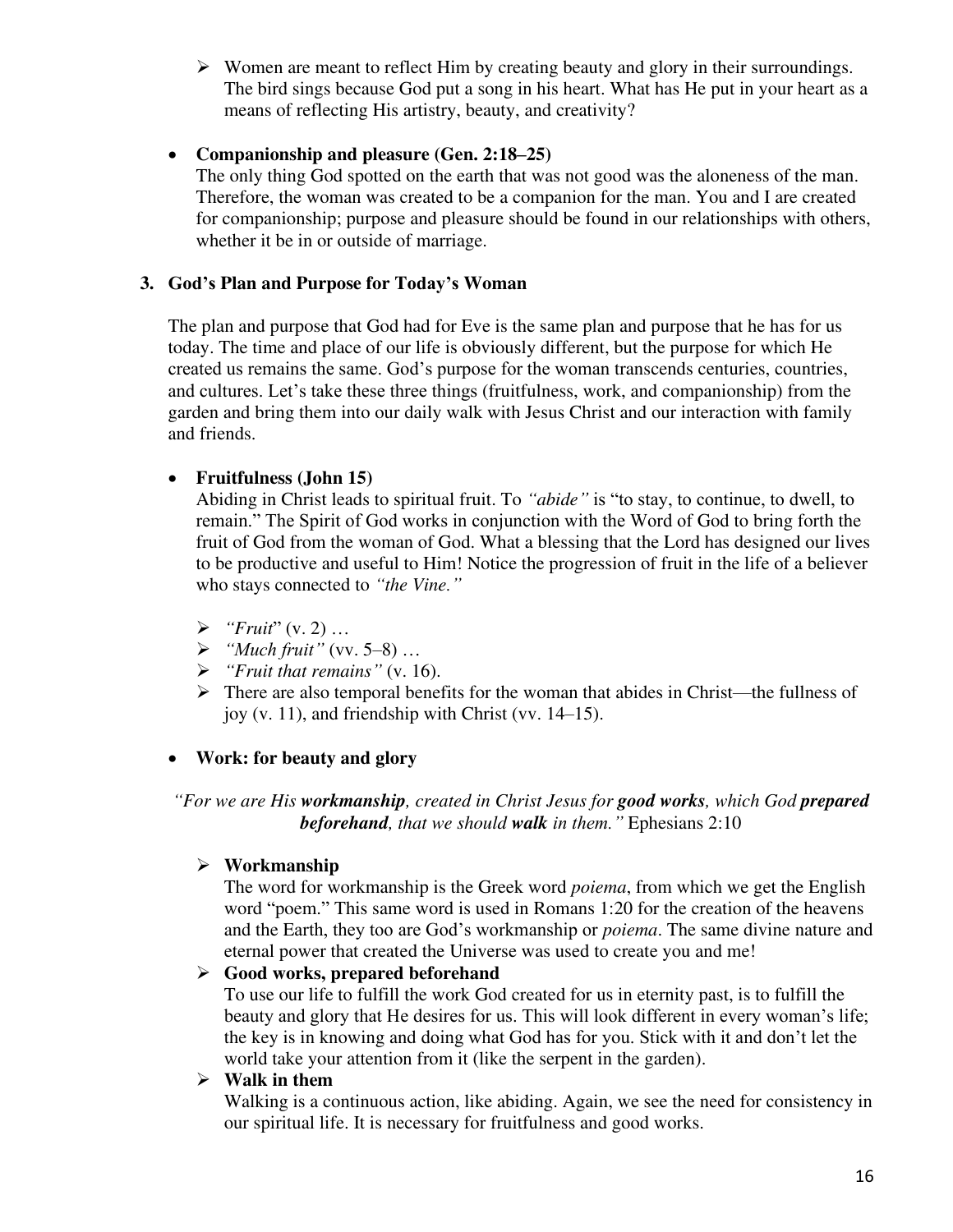## • **Companionship**

*"Bear one another's burdens, and thus fulfill the law of Christ."* Galatians 6:2

The word for *"bear"* is *bastadzo*, meaning to carry, to put upon oneself. It is used in John 19 for Jesus carrying the cross of crucifixion on His back. This is one of at least 26 *"one another"* commands in Scripture. How we relate to our husbands and to others is important to God.

- $\triangleright$  Look at every relationship as a ministry opportunity/ privilege.
- $\triangleright$  Be willing to give more than you receive.
- ➢ Forget your companion's faults, remember his/her victories.
- ➢ Do not just build a relationship, build a relationship full of memories. Beauty stirs the emotion and emotion creates memory. How many sunsets have I seen? How many do I remember? Only the ones that stirred great emotion.
- $\triangleright$  Don't just pray for them, pray with them.
- ➢ The Danish Theologian Soren Kierkegaard said this, *"When one has fully entered the realm of love, the world—no matter how imperfect—becomes rich and beautiful, it consists solely of opportunities for love."*

#### • **Some thoughts on beauty**

- $\triangleright$  Our walk with God and our service to God should create beauty around us; more importantly, it should create beauty within us. The most precious kind of beauty in God's sight is the inner beauty found in a woman who is submissive to God's plan (1 Peter 3).
- $\triangleright$  For a woman, beauty is a two-edged sword that can be used for good or for evil.
	- It was lusting after the beauty of the fruit that caused Eve to sin. Genesis 3 shows us Satan attempted (and succeeded) to derail Eve from God's purpose in her life through the use of lust and deception. The enmity between Satan and the woman is still alive and powerful on Planet Earth. Beware of his tactics!
	- The women of Israel were judged because of their obsession with physical beauty rather than obedience to God (Isa. 3:16–24).
	- *"Charm is deceitful and beauty is vain, but a woman who fears the Lord will be praised"* (Prov. 31:30)

#### • **Consider these three things**

Fruitfulness, work/ministry, and companionship/relationship. They enhance our lives by giving us a purpose and an opportunity to display the beauty of God in everyday life. Can you imagine the emptiness of life without a personal and fruitful relationship with Jesus Christ? Can you imagine the vanity of a life lived without service and ministry to Christ? Can you imagine the loneliness of a life lived without the companionship that comes from Godly relationships? Thank God for femininity!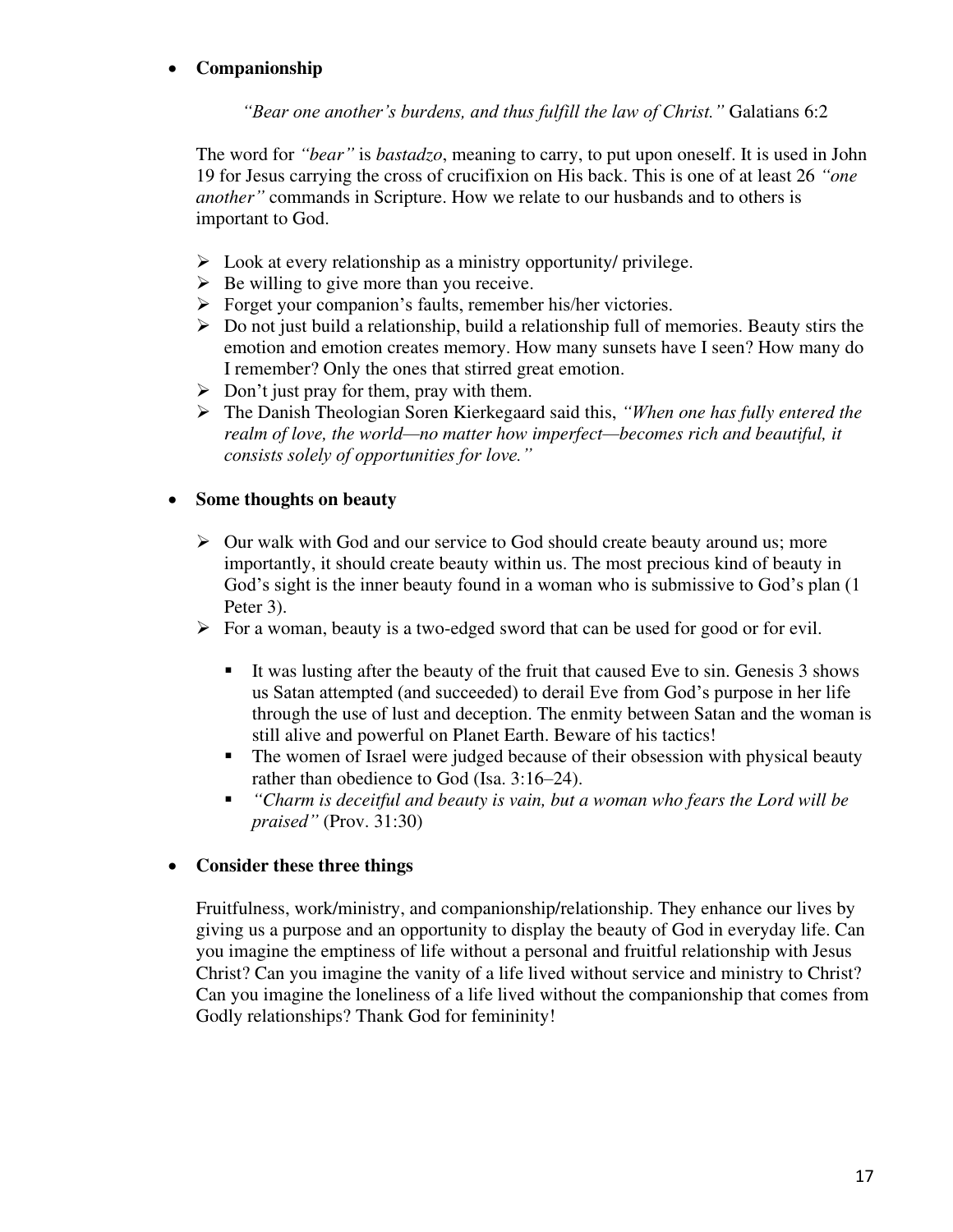#### **4. The Example of Ruth—Feminine Faith in Action**

## • **Her decision (Ruth 1:8–17)**

Orpah turned back to Moab, a picture of the world; she is never heard from again. Naomi blamed God and turned to bitterness, a denial of the goodness of God. Ruth humbly submitted. She chose to play her part in His plan.

#### • **Companionship (Ruth 1:16)**

*"*… *where you go, I will go, and where you lodge, I will lodge. Your people shall be my people and your God, my God."* Ruth became a faithful companion to Naomi, ministering to her in faith and service.

## • **Work (Ruth 2:2)**

*"And Ruth the Moabitess said to Naomi, 'Please let me go to the field and glean among the ears of grain after one in whose sight I may find favor*.'" Ruth set out to provide for herself and Naomi through gleaning in the fields.

*"Through love serve one another."* Galatians 5:13b

## • **Fruitfulness (Ruth 4: 13–22)**

*"So Boaz took Ruth, and she became his wife … and the Lord enabled her to conceive, and she gave birth to a son"* (v. 13). Her work was blessed by God through the provision of Boaz, the marriage to Boaz, and the birth of a baby boy, Obed. Her spiritual fruitfulness is very evident as well; we still talk about her faith today. Ruth is one of the few women named in the lineage of Jesus Christ. Her faith had lasting and historical impact. Fruit, much fruit, and fruit that remains!